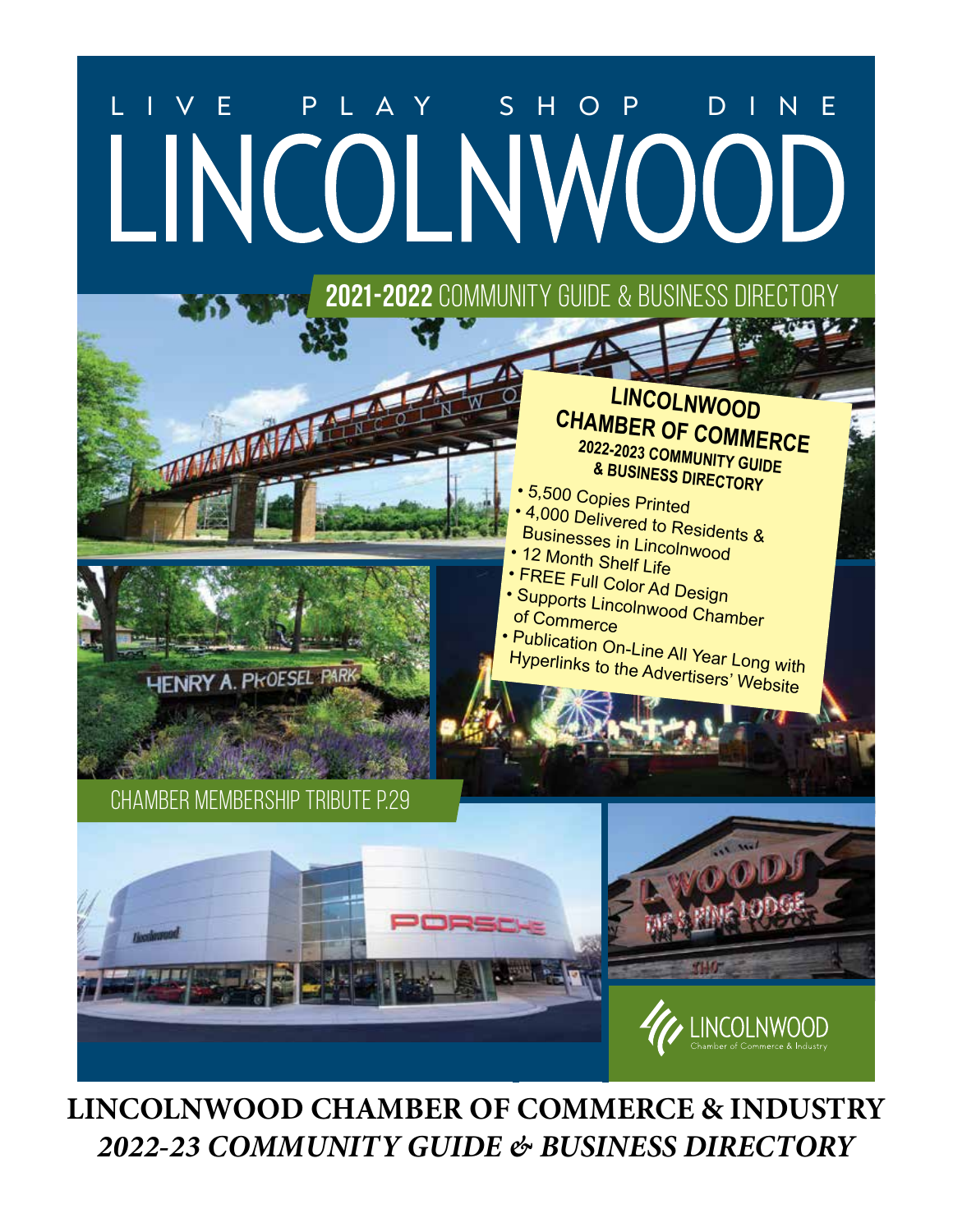

May 2022

Dear Lincolnwood Business & Community Leader,

Would you like to market your products and services to Lincolnwood's homeowners, businesses, and visitors all year long? You'll have that opportunity by placing your ad in the new 2022-23 Lincolnwood Chamber of Commerce Directory & Community Guide.

The Lincolnwood Chamber is pleased to announce our partnership with Alycia Olson Klososky and the Town Square Publishing/Daily Herald Media Group to produce this year's publication. Our guide is a remarkable and cost- effective advertising tool; highly visible and distributed throughout the year by the Lincolnwood Chamber.

#### *4,000 hand delivered to residents in Lincolnwood. PLUS, another 1,500 copies will be distributed by the Lincolnwood Chamber throughout the year at local venues like Village Hall along with many networking and community events…in and out of town!*

Our 2022-23 Lincolnwood Directory and Community Guide will also be on-line at www.lincolnwoodchamber.com in the form of an electronic magazine where advertisers will have interactive links to their own website and sent via email to our 1,200+ contacts! An electronic listing with us drives YOU to the top of a Google search because Google regards Chambers as a credible source!

As the primary publication of the Lincolnwood Chamber of Commerce, we take great pride in this annual guide which contains a wealth of information about living in Lincolnwood along with the directory of members. Don't miss the opportunity to promote your organization for the entire year with a high visibility ad.

Our Representative from Town Square Publications is Alycia Olson Klososky. She will be contacting you with all the information over the next few weeks about your marketing opportunities. Alycia can be reached by phone or text at 773-991-3577. Her email address is aklososky@tspubs.com. Feel free to reach out to her today to learn more.

Thanks in advance for your ongoing support and involvement with the Lincolnwood Chamber of Commerce!

Sincerely,

 $K$ orfaldor.

Kari Fleck Gutstein President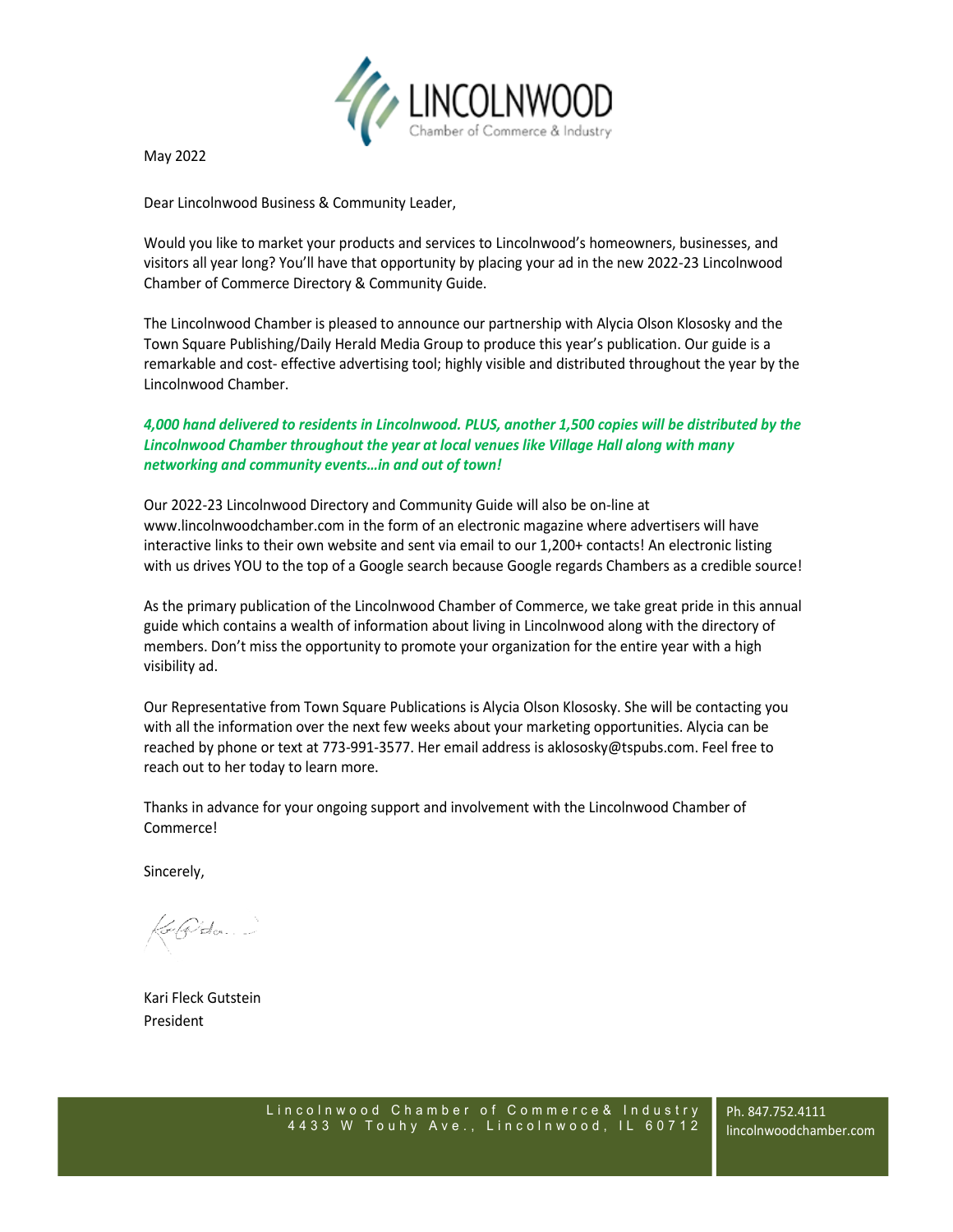## **LINCOLNWOOD CHAMBER OF COMMERCE & INDUSTRY** *2022-23 COMMUNITY GUIDE & BUSINESS DIRECTORY*

## **Publication Date**

SEPTEMBER 2022

#### **To Reserve Your Space**

Contact: **Alycia Klososky 773-991-3577 aklososky@tspubs.com**



**Your Custom Publishing Partner** A Daily Herald Media Group Company EMPLOYEE-OWNED

## **ADVERTISING RATES**

| <b>Full Page</b>    | \$1,255 |
|---------------------|---------|
| <b>Half Page</b>    | \$730   |
| <b>Banner</b>       | \$465   |
| <b>Quarter Page</b> | \$445   |
| <b>Eighth Page</b>  | \$310   |

#### **PREMIUM POSITIONS**

| <b>Back Page</b>          | \$2,095 |
|---------------------------|---------|
| <b>Inside Front Cover</b> | \$1,780 |
| <b>Inside Back Cover</b>  | \$1,780 |
| 2 Page Center Spread      | \$2,830 |
| Pages 3-5                 | \$1,360 |

*Non-Members pricing add 25%*